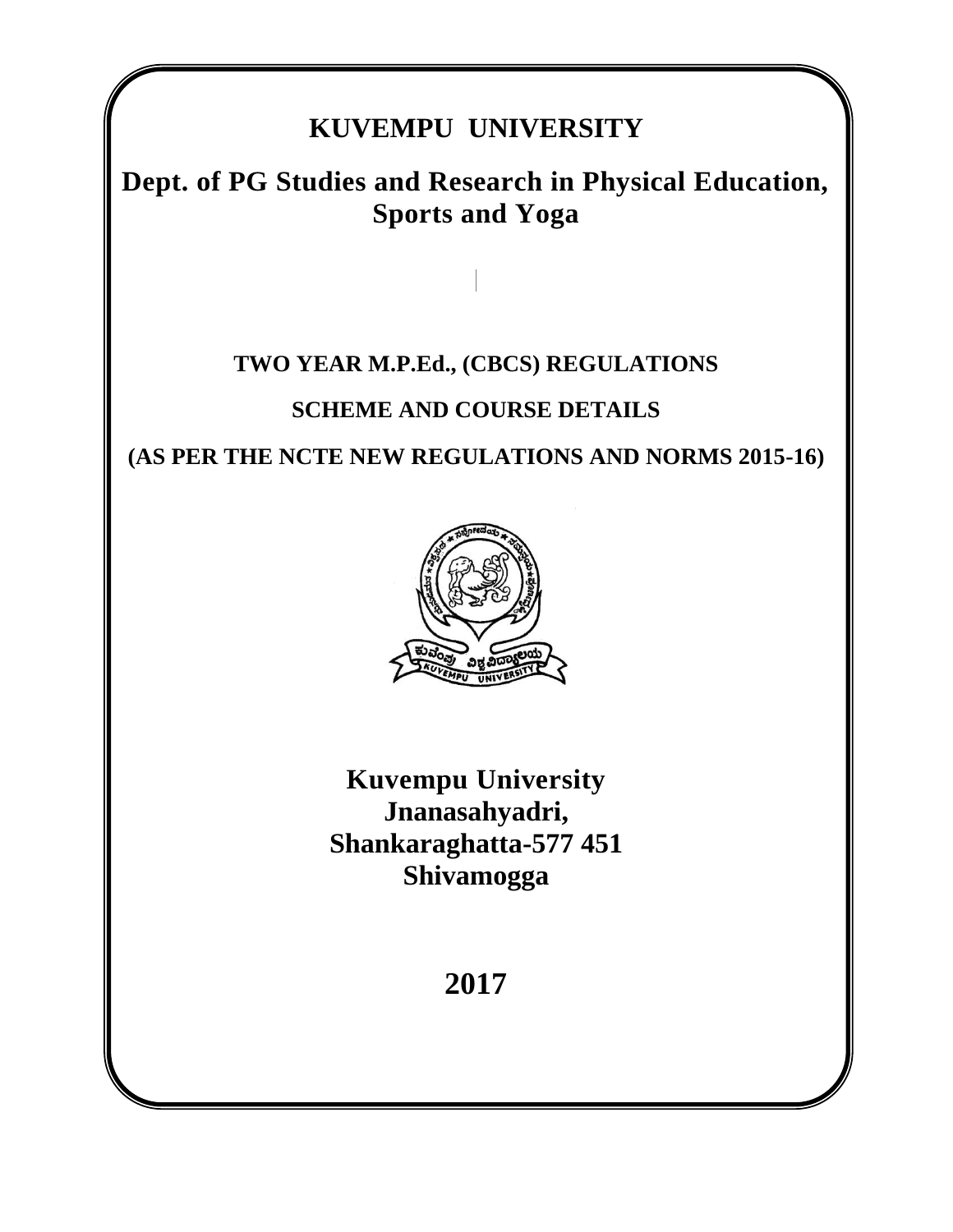# **KUVEMPU** WERSITY

#### **Dept. of PG Studies and Research in Physical Education, Sports and Yoga**

# **REGULATIONS GOVERNING TWO YEARS MASTER OF PHYSICAL EDUCATION DEGREE PROGRAMME (CBCS)**

#### **Preamble**

Kuvempu University adopted and is following Choice Based Credit System, (CBCS) from 2005 -2006 academic year onwards. The Master of Physical Education (M.P.Ed.) two years (Four Semesters,) Choice Based Credit System degree programme is a professional degree programme meant for preparing Physical Education Teachers for senior secondary (Class XI and XII) level as well as Assistant Professor/ Directors/ Sports Officers in Colleges/Universities and teacher educators in College of Physical Education.

The M.P.Ed. Degree programme is designed to integrate the study of childhood, social context of Physical Education, subject knowledge, pedagogical knowledge, aim of Physical Education and communication skills. The degree programme comprise of compulsory and optional theory as well as practical courses and compulsory school internship in School/ College/Sports Organizations/Sports Academy/Sports Club as per the guidelines of the NCTE and University from time to time.

#### **1. INTAKE, ELIGIBILITY AND ADMISSION PROCEDURE:**

The Intake, Eligibility and Admission Procedure are as per the NCTE Norms and Standards.

#### **1.1. Intake**

There shall be a basic unit of 40 students for each academic year.

#### **1.2. Eligibility**

(a) Bachelor of Physical Education (BPEd) or equivalent with at least 50% of marks. (45% for SC/ST and Category- I candidates).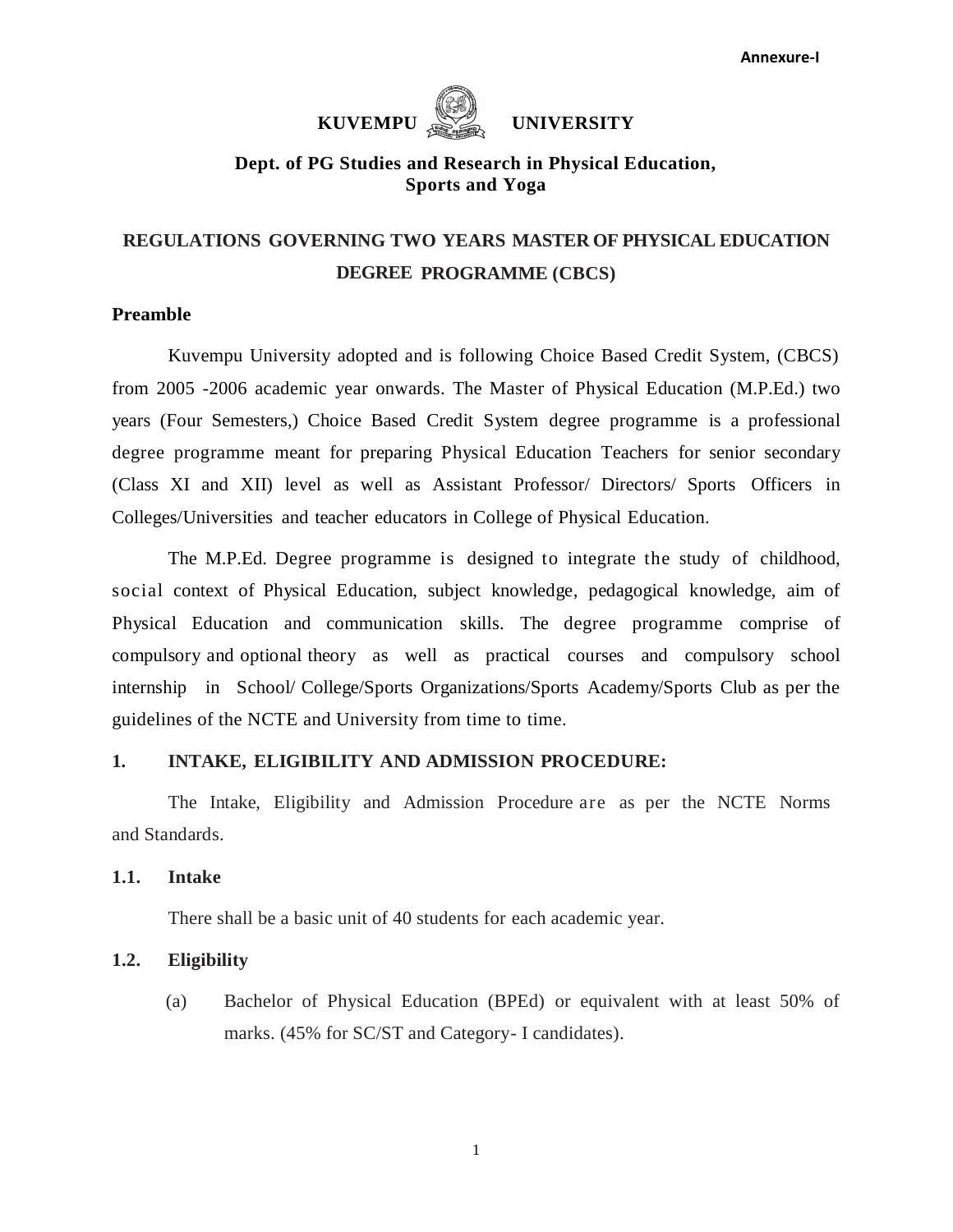(b) The reservation in the seats and relaxation in the qualifying marks for SC/ST/OBC/PWD and other categories shall be as per the regulations of the State Government.

#### **1.3. Admission procedure**

#### **Selection Procedure**

- **1.3.1.** Candidates shall be selected on the basis of merit, following selection procedure and as per the reservation norms/guidelines prevailing in the University. Merit shall be decided on the basis of candidate's performance in the B.P.Ed., degree Examination, entrance test, which includes physical fitness and knowledge tests The marks allotted for academic achievement, Physical Fitness Test, and knowledge test will be as follows:
- **1.3.2. Academic Performance** -Admission is based on the marks secured at the B.P.Ed degree examination (40% of marks), Physical Fitness Test - 20 marks maximum and Knowledge Test (40 marks). Overall maximum marks shall not exceed one hundred marks.
- **1.3.3. Entrance Test**-.Entrance test includes Knowledge Test and Physical Fitness Test
	- **i. Knowledge Test** (max. 40 marks) Applicants have to answer the objective type questions that are based on B.P.Ed degree syllabus and general knowledge related to sports.
	- **ii. Physical Fitness Test**: Physical fitness (20 marks) is determined on the basis of performance in the four field events (5 marks each) - (a) 100 Mtrs. run, (b) Pull Ups for Men/Flexed Arm Hang for Women, (c) 800 Mtrs. run for men/400 Mtrs. run for women, and (d) Standing Broad Jump.
- **2. DURATION:** The M.P.Ed., degree programme is of a duration of two academic years of four semesters.
- **2.1**. However, the students shall be permitted to complete the degree programme requirements within a maximum of double the duration of course, from the date of admission.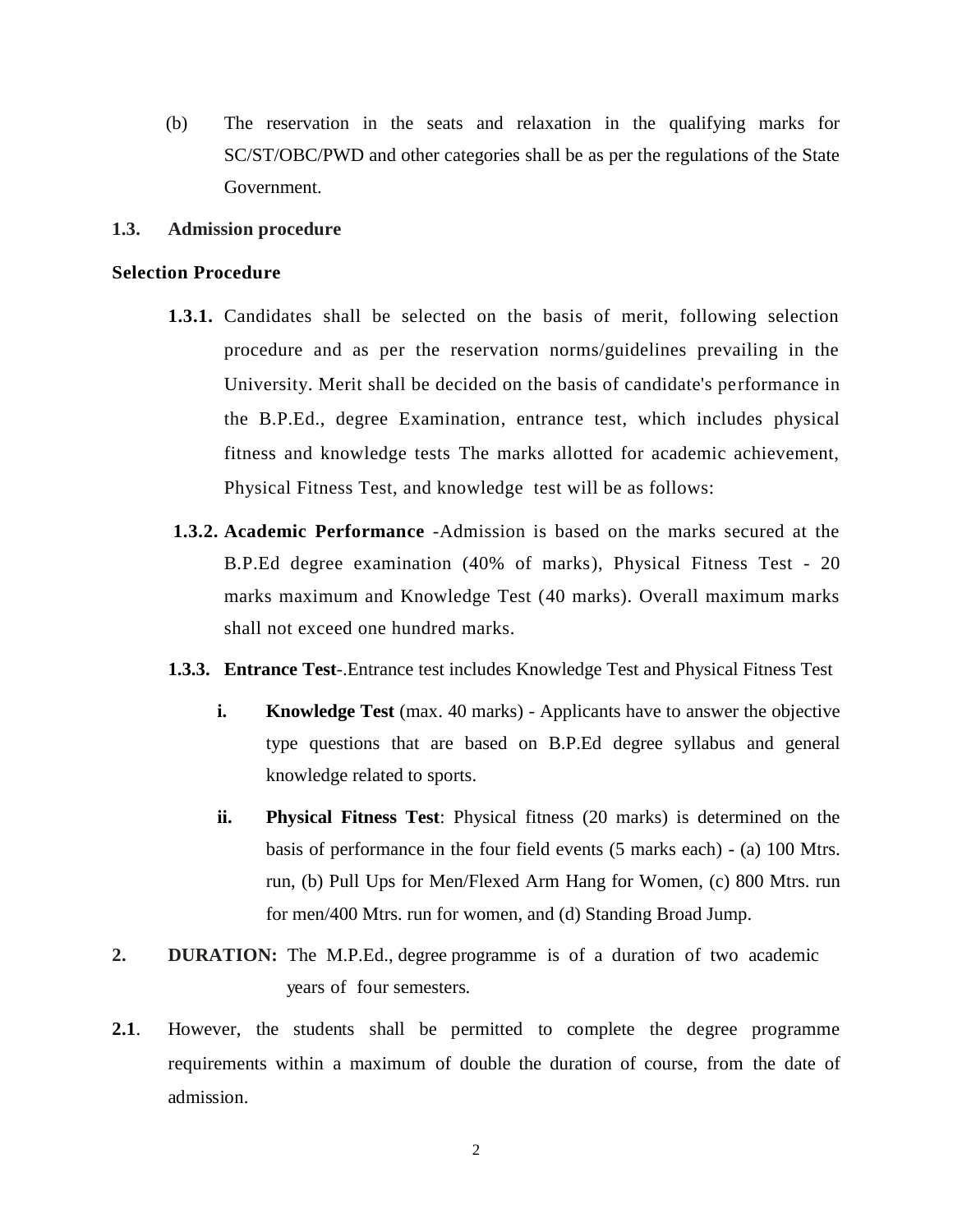- **2.2.** No student shall be permitted to obtain Master of Physical Education Degree earlier than four semesters from the date of admission to the first semester of MPEd degree programme.
- **2.3.** Whenever the curricula are revised, and whenever a candidate is reappearing, within the above maximum period (2.1), he/she shall be allowed to reappear for the M P Ed Degree examinations according to the pre-revised curricula (i.e., the curricula in which he/she has studied the Course/s as regular student).

#### **3. The CBCS SYSTEM**

M.P.Ed degree programme shall run on Choice Based Credit System (CBCS). It is an instructional package developed to suit the needs of students, to keep pace with the developments in higher education and the quality assurance expected of it in the light of liberalization and globalization in higher education.

#### **4. COURSE:**

The term course usually referred to, as 'papers' is a component of a degree programme. All courses need not carry the same weight. The courses should define learning objectives and learning outcomes. A course may be designed to comprise Lectures/ Tutorials/Laboratory Work/ Field Work/ Outreach Activities/ Project Work/ Vocational Training/VIVA/ Seminars/ Term Papers/Assignments/ Presentations/ Self-Study etc. or a combination of some of these.

#### **5. COURSE OF DEGREE PROGRAMME:**

The M.P.Ed. degree programme consists of a number of courses, the term 'Course' applied to indicate a logical part of subject matter of the degree programme and is invariably equivalent to the subject matter of a "paper" in the conventional sense. The following are the various categories of courses suggested for the M.P.Ed. Degree programme.

#### **5.1. Theory**

- $\triangleright$  Core Course/Hard Core
- $\triangleright$  Elective Course/Soft Core
- $\triangleright$  Inter disciplinary/Open Elective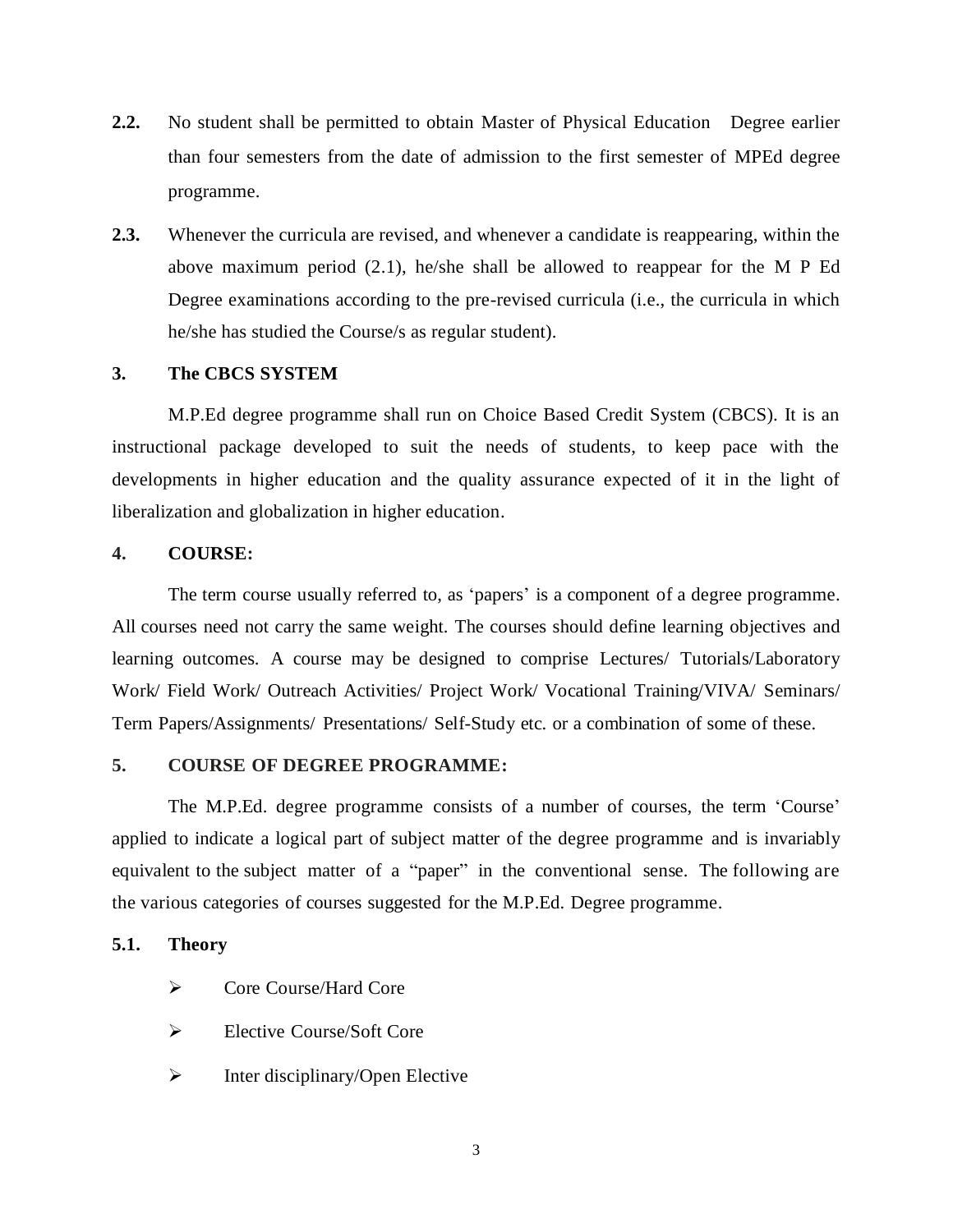#### **5.2. Practicum**

- Compulsory Course/Hard Core (Track and Field)
- Elective/Soft Core Course
- $\triangleright$  Teaching/Coaching Practices
- $\triangleright$  Internship

#### **5.3. Soft Skill Courses**

- **5.3.1** Besides, there shall be three Soft Skill Courses viz., Communication Skills, Computer Skills and Life Skills. These Courses shall be offered by the concerned Departments of the University.
- **5.3.2** Each of these three courses shall carry one credit and there shall be no semesterend examination for these courses.
- **5.3.3** Further, the credits of these courses shall not be considered for computing the Cumulative Grade Point Average (CGPA) which is the base for the declaration of result of the students.
- **5.3.4** However, to successfully complete the Master's Degree, every student must complete these courses earning three credits within the first two semesters. The chairpersons of the respective Departments (i.e., the Departments conducting these courses) shall compile the credits and certify the successful completion of these Soft Skill Courses.

#### **6. WORKING DAYS**

The Degree programme of study for the M.P.Ed., Degree shall normally extend over a period of four semesters, and two academic years, each academic year comprising of two semesters. Each semester comprising of 18 weeks which shall include 16 weeks for class/course work and the immediate next 2 weeks for conducting semester-end examination. (As per the existing CBCS regulations of Kuvempu University).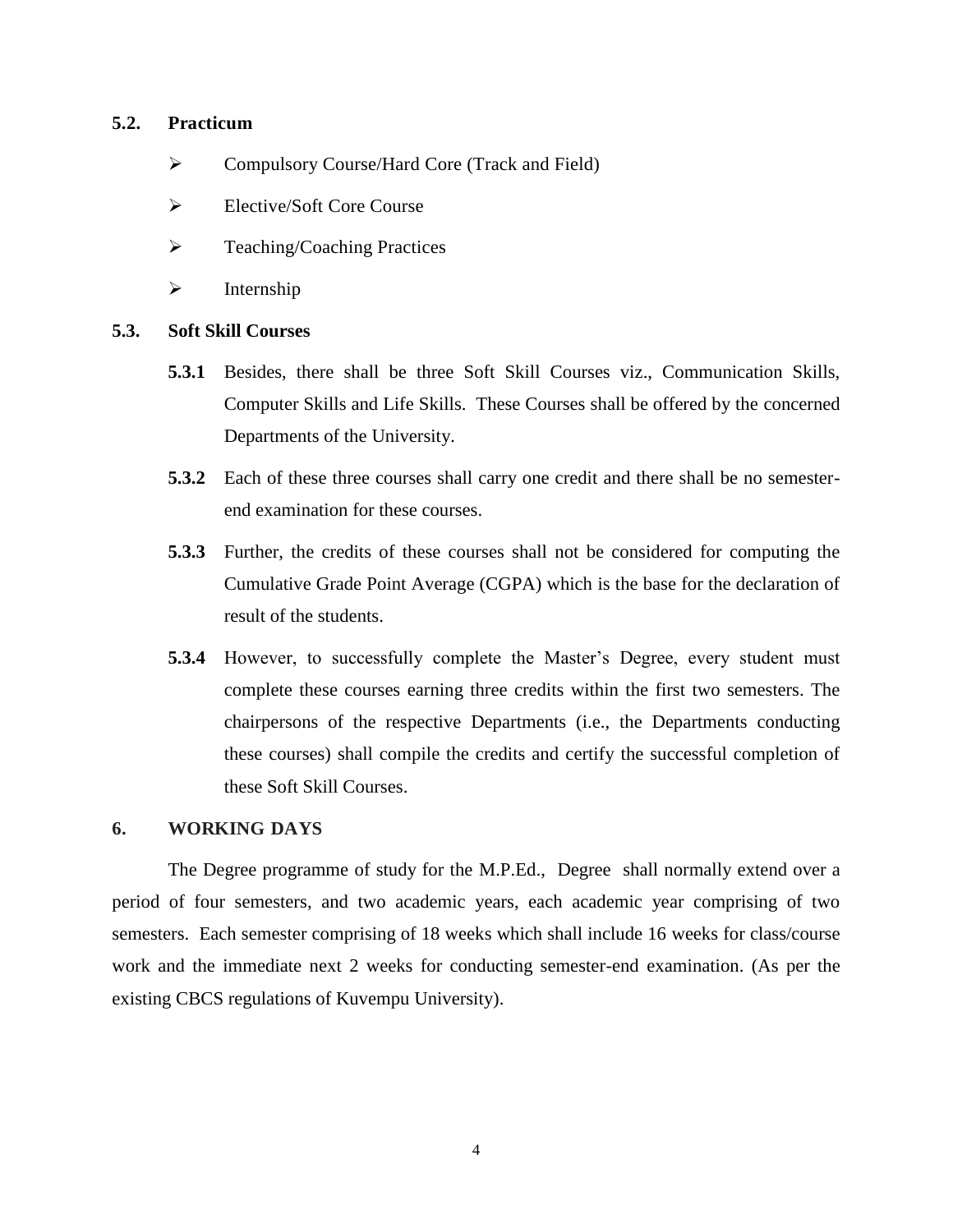#### **7. CREDITS**

Credit means the unit by which the teaching/course work is measured. For this Regulation, one Credit means one hour of teaching work or two hours of practical work per week for 16 weeks in a semester. Each course shall be designed with different pedagogy such as lectures, tutorials, case studies, laboratory work, seminars, practical training, report or assignment writing, viva-voce, etc to meet effective teaching and learning needs, and the credits shall be assigned accordingly.

The maximum credits shall be 25 for one semester and a total of 100 credits for four semesters. The total minimum credits, required for completing M.P.Ed. Degree programme is 90 credits and for each semester 20 credits.

#### **8. ATTENDANCE**

- **8.1.** A student shall be considered to have satisfied the requirement of attendance for each course, if he/she has attended not less-than 75% of the number of classes held up to the end of the semester including tests, seminars, group discussion, practical, tutorials, special classes and lectures, etc.,
- **8.2.** A student who does not satisfy the requirements of attendance (at least 75% in each course) shall be ineligible to appear for the examination of that course/s. And the student shall repeat that course in the subsequent year/s as regular student at his/her own risk.

#### **9**. **MEDIUM OF INSTRUCTION**

The medium of instruction shall normally be English. However candidate is permitted to write in English / Kannada.

#### **10. REGISTERING FOR THE EXAMINATIONS**

The candidate shall register for all the papers in the subject of a semester when he/she appears for the examination of that semester for the first time.

#### **11. SEMESTER-END EXAMINATION AND EVALUATION**

**11.1** There shall be semester-end examination of three-hour duration for 75 marks for each of Hard and Soft Core Courses. However, in the case of Elective Courses, the semester-end examination shall be conducted for 40 marks for 1½ hours for each course.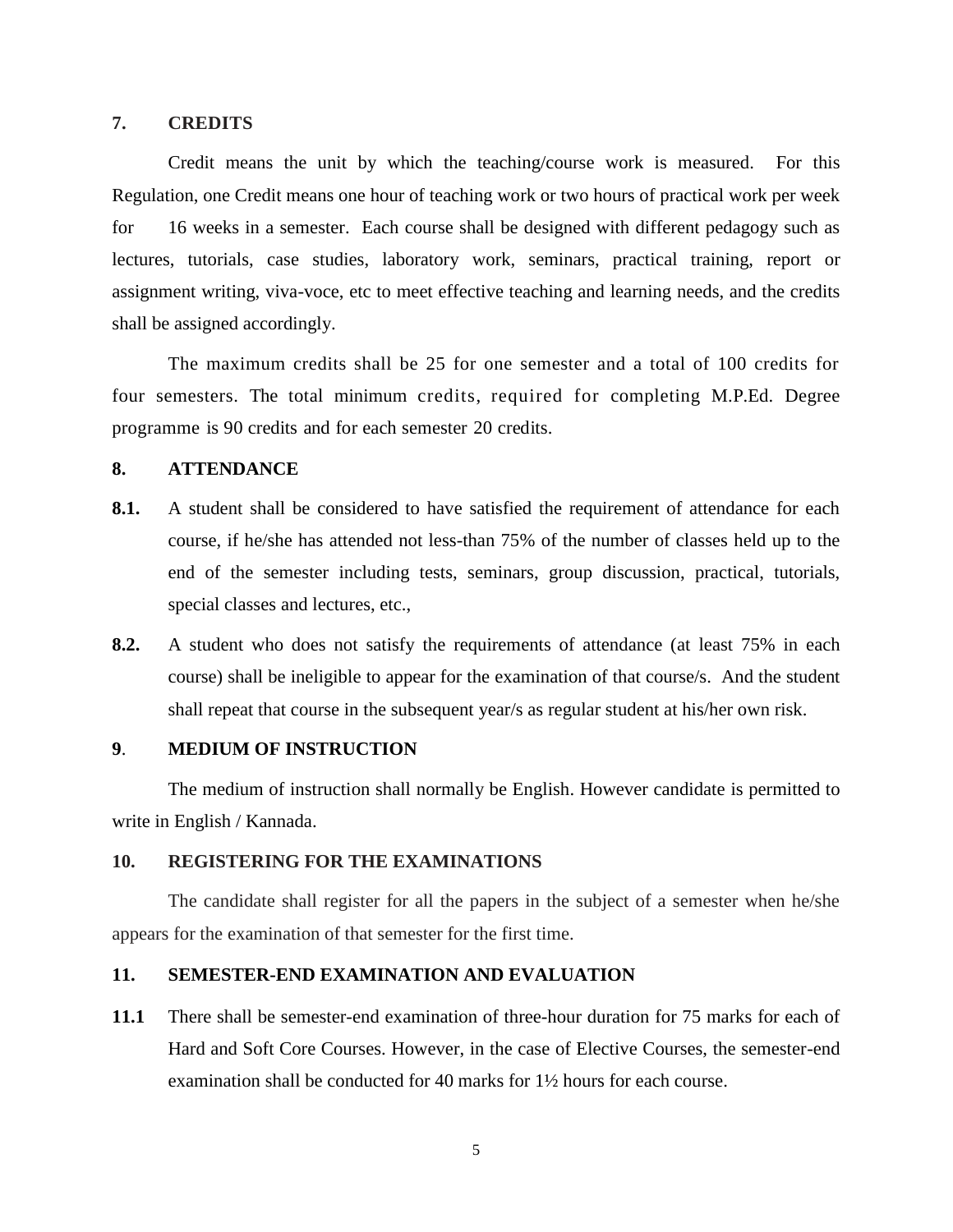- **11.2** Project reports and answer scripts of the semester-end examination shall be evaluated by two examiners (preferably, one internal and another external; however, under no circumstances a script/Project Report shall be valued only by two internal examiners). The marks awarded to that answer script/Project Report shall be the average of these two evaluations.
- **11.3** If the difference in the marks between two evaluations exceeds 20% of the maximum marks, such a script/Project report shall be valued by a third external examiner. The marks awarded to that answer script or Project report shall be the average of two nearer marks out of the three evaluations.
- **11.4** In the fourth semester, the Project report shall be evaluated for 75 marks by both internal and external examiners. And for the remaining 25 marks, project viva-voce examination shall be conducted by the Board of Examiners.

| SI.<br>No | <b>Continuous Assessment Degree programme</b>                                                                                                | <b>Maximum</b><br><b>Marks</b> |
|-----------|----------------------------------------------------------------------------------------------------------------------------------------------|--------------------------------|
| 01        | Two Session Tests (5 marks per test)                                                                                                         | 10                             |
| 02        | Seminar/Group Discussion (to be assessed on the basis of<br>writing, comprehension, communication, articulation, and<br>presentation skills) | 0 <sub>5</sub>                 |
| 03        | Field Work / Assignments                                                                                                                     | 0 <sub>5</sub>                 |
| 04        | <b>Regularity and Attendance</b>                                                                                                             | 05                             |

**11.5** Twenty Five marks earmarked for continuous assessment in each of the Hard Core and Soft Core Courses shall be distributed among different activities as follows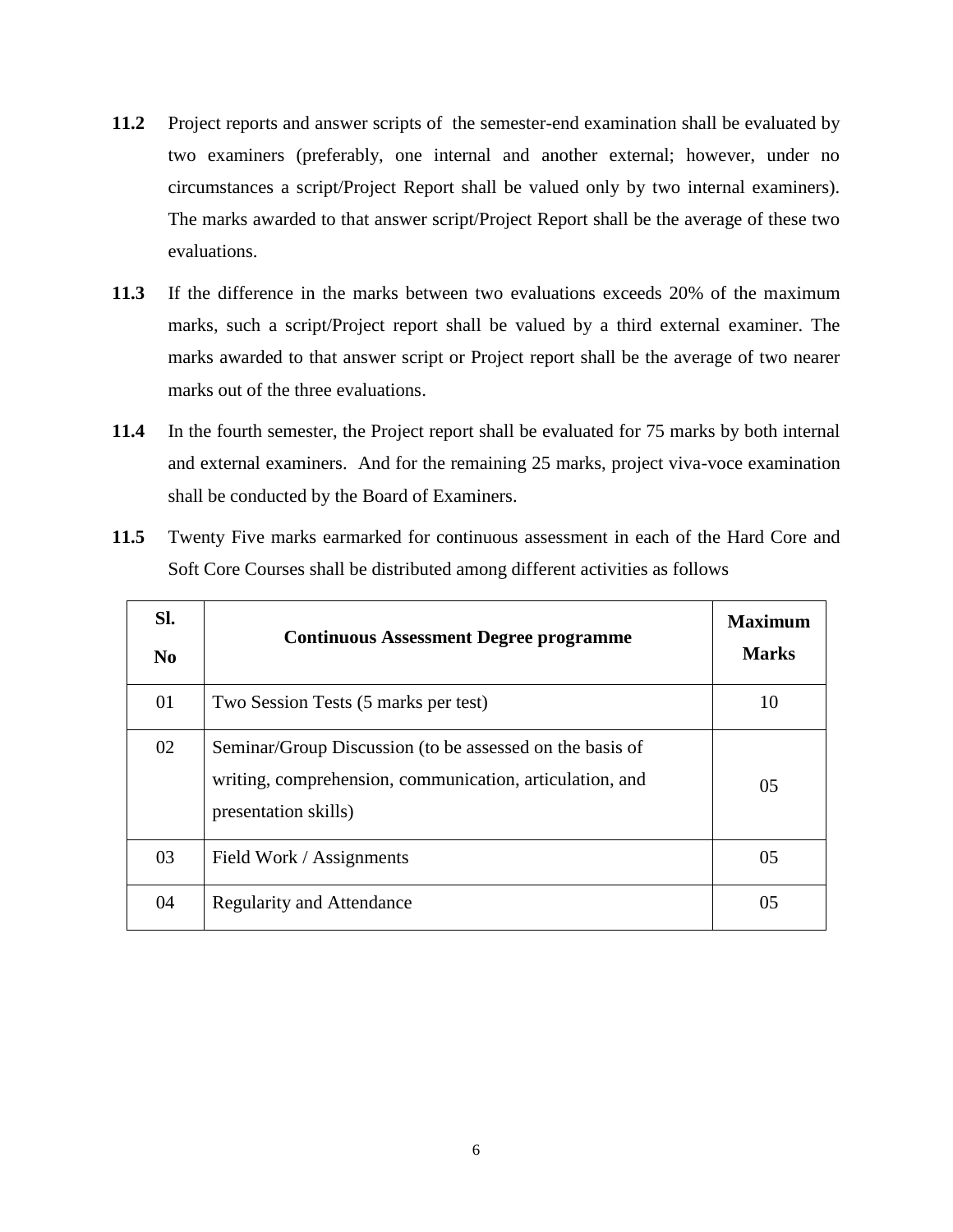|                                              | <b>Marks to be Awarded</b>                  |                                                   |  |  |  |  |  |  |
|----------------------------------------------|---------------------------------------------|---------------------------------------------------|--|--|--|--|--|--|
| <b>%age of Class Work</b><br><b>Attended</b> | <b>Hard and Soft Core</b><br><b>Courses</b> | Interdisciplinary/open<br><b>Elective Courses</b> |  |  |  |  |  |  |
| < 75                                         | 00                                          | 00                                                |  |  |  |  |  |  |
| $\geq$ 75 < 80                               | 01                                          | 0.5                                               |  |  |  |  |  |  |
| > 80 < 85                                    | 02                                          | 1.0                                               |  |  |  |  |  |  |
| > 85 < 90                                    | 03                                          | 1.5                                               |  |  |  |  |  |  |
| > 90 < 95                                    | 04                                          | 2.0                                               |  |  |  |  |  |  |
| $\geq$ 95                                    | 05                                          | 2.5                                               |  |  |  |  |  |  |

**11.6** Internal marks in each course earmarked for regularity in attending the classes shall be awarded as follows

#### **12. MINIMUM FOR PASS**

- **12.1** Minimum for pass in each course shall be 45% (both the internal assessment marks and semester-end examination marks put together), out of which at least 35% (26 marks out of 75) shall be from semester-end examination.
- **12.2** A candidate shall be exempted from re-appearing for the examination in a course in which he/she has secured not less-than 45% in the previous examinations as above.
- **12.3** A candidate who has secured at least 45% marks in each of the courses prescribed for the academic degree programme and who has earned the minimum credits shall be considered to have passed the Master of Physical Education degree.
- **12.4** The candidates who seek to improve their results of any of the semesters shall do so by submitting a representation along with a prescribed fee to The Registrar (Evaluation) and surrendering the Degree Certificate/Provisional Pass Certificate/Original Marks Cards of that semester/s within the maximum period as specified in regulations.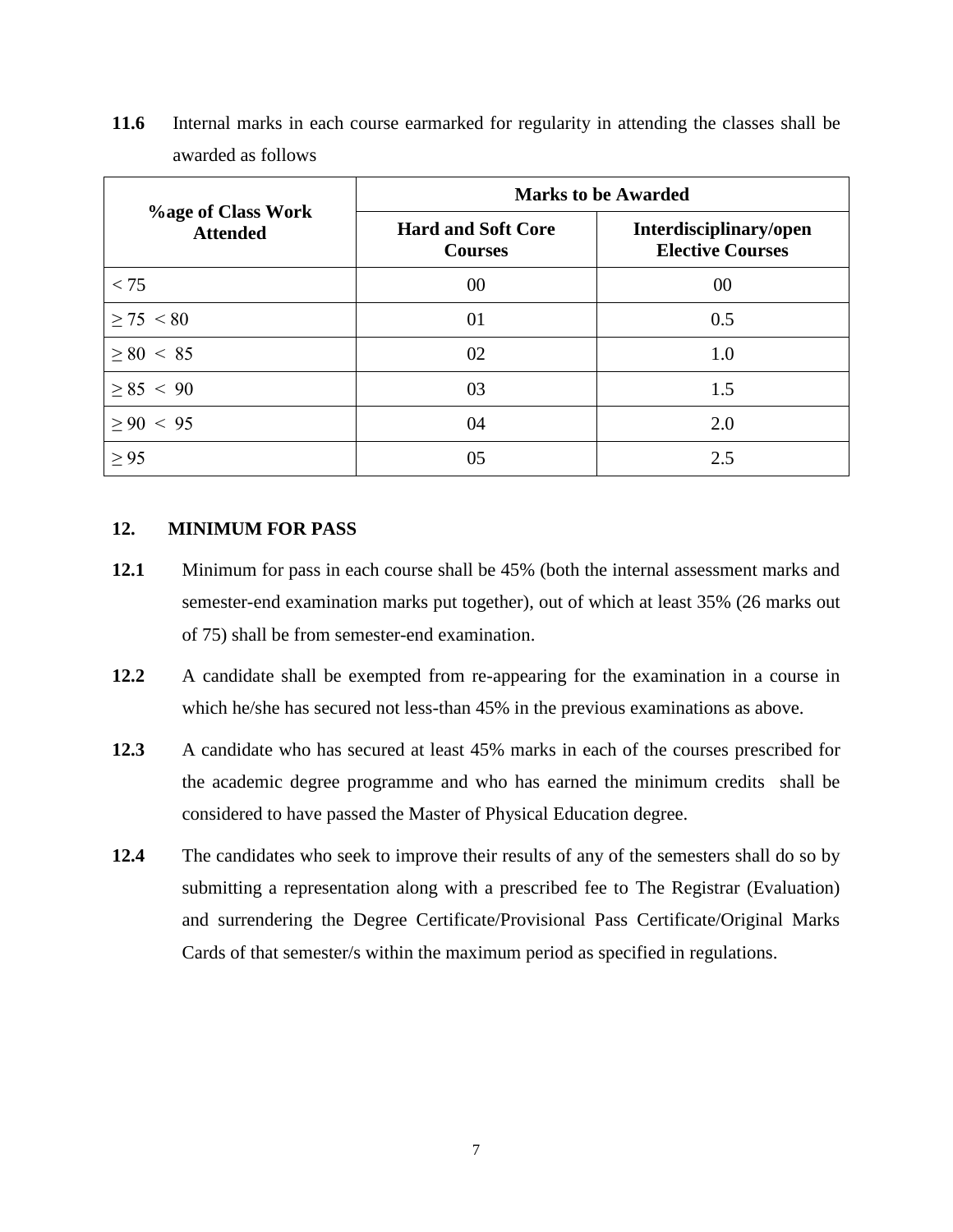#### **13. IMPROVEMENT OF THE RESULT**

- **13.1** The candidates who seek to improve their results of any of the semesters shall do so by submitting a representation along with a prescribed fee to The Registrar (Evaluation) and surrendering the Degree Certificate/Provisional Pass Certificate/Original Marks Cards of that semester/s within the maximum period as specified in regulations.
- **13.2** Whenever the curricula are revised, and whenever a candidate is reappearing, within the maximum period, he/she shall be allowed to reappear for the P. G Degree examinations according to the pre-revised curricula (i.e., the curricula in which he/she has studied the Course/s as regular student).

#### **14. CONTINUOUS ASSESSMENT DEGREE PROGRAMMES**

- **14.1** Out of the total marks for each course, 25 marks shall be earmarked for Continuous Assessment (Internal Assessment) and the remaining 75 marks for the semester-end examination.
- **14.2** In the case of Project report, it (Project report) shall be evaluated for 75 marks and the viva-voce examination shall be conducted by the Board of Examiners for the remaining 25 marks.
- **14.3** In the case of elective courses, each elective course shall carry a maximum of 50 marks comprising of 40 marks for semester-end examination and 10 marks for internal assessment. Internal Assessment marks shall be awarded to the students based on a test (5 marks), assignment-cum-group discussion (2.5 marks), and regularity of the students in attending the classes (2.5 marks).
- **14.4** Each course/semester shall have continuous evaluation which shall include tests, seminars/group discussion, field work-based/library-based assignments, and regularity to the class work.
- **14.5** Session Tests (minimum of two for each course per semester) for the internal assessment at regular interval shall be conducted. Any student who could not attend any of the session tests due to medical reason or due to extra-ordinary circumstances, a separate test shall be conducted before the end of semester classes by the course teacher under intimation to The Chairperson of the department.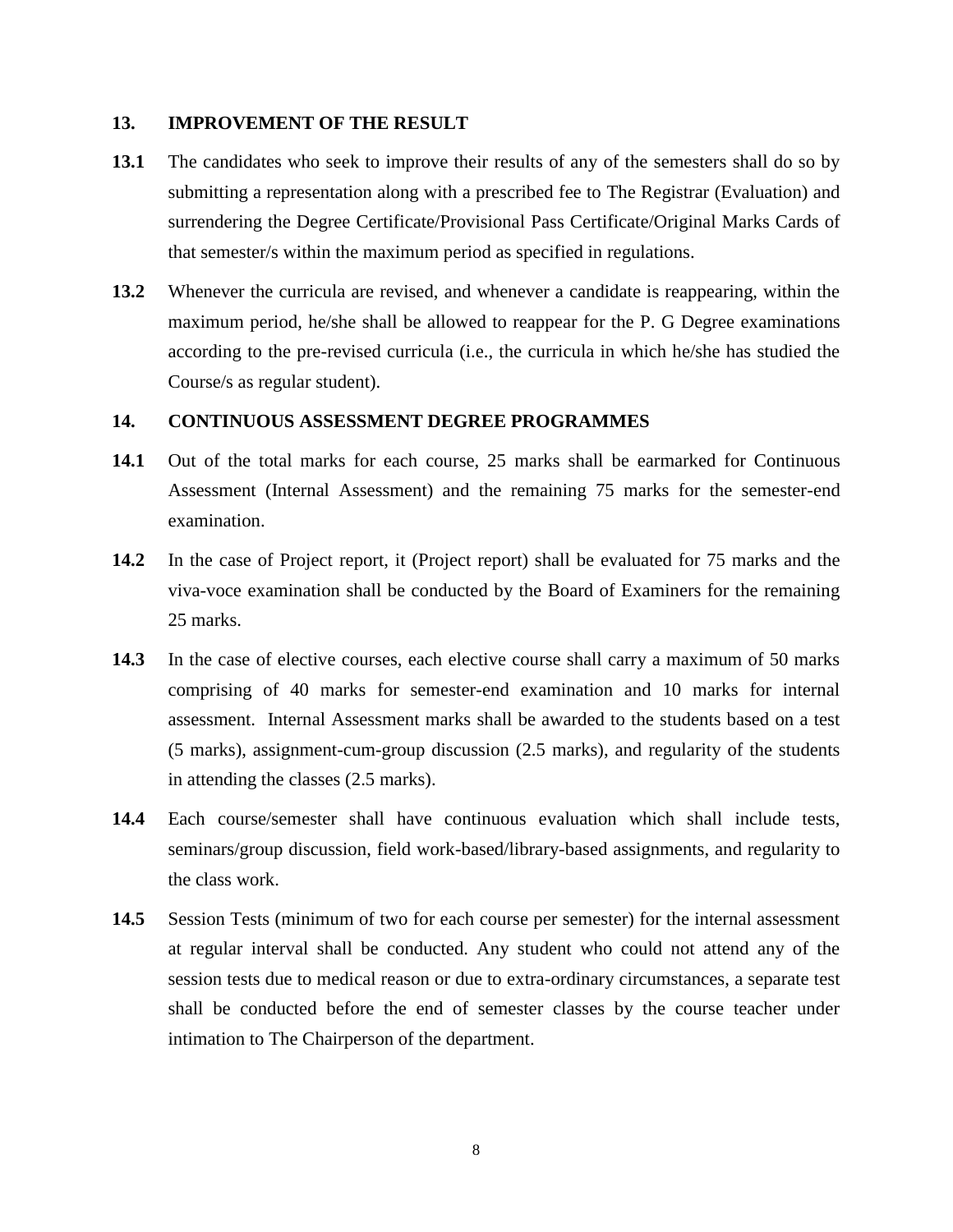- 14.6 For the purpose of uniformity, first session test shall be conducted during 9<sup>th</sup> week of the semester for the syllabi covered till then. And the second session test shall be conducted during the  $16<sup>th</sup>$  week of the semester for the entire syllabi.
- **14.7** The marks obtained in the tests shall be displayed on the notice board of the department. The tests and assignments for each course shall be written in a separate book and after evaluation; the same should be shown to students.
- **14.8** In each of the activities pertaining to the internal assessment marks, complete transparency shall be ensured by the course teacher, and the student who is not satisfied with the marks awarded to him/her can make an appeal to The Chairperson of the department with justifiable reasons. On receipt of appeal, The Chairperson of the department shall convene a meeting of the Departmental Council and redress the grievances of the student appropriately.
- **14.9** In case of candidates who appear for improvement examination, the marks obtained in the internal assessment shall not be revised. There shall be no improvement for internal assessment.

#### **15. GRADING AND DECLARATION OF RESULT**

**(**As per existing Kuvempu University CBCS rules and regulations**).**

- **15.1 Grade** means an index of conversion of marks secured by a candidate after completing the prescribed credits and relevant examination in each course.
- **15.2 Grade and Credit Points** are computed for each course considering the marks secured and the credits earned in each course. **Grade Points** shall be computed by dividing the marks secured by the candidate in each course by 10% of the maximum marks for that course. And **Credit Points** are determined by multiplying the Grade Points in each course by the credits of that course. Both the Grade Points and Credit Points shall be computed for each course in each semester.
- **15.3 Grade Point Average** (GPA) shall be computed and given to each candidate based on his/her semester performance. This shall be determined by dividing the sum of credit points earned by the student in all the courses of a semester by the total number of credits for which the candidate has taken examination in that semester.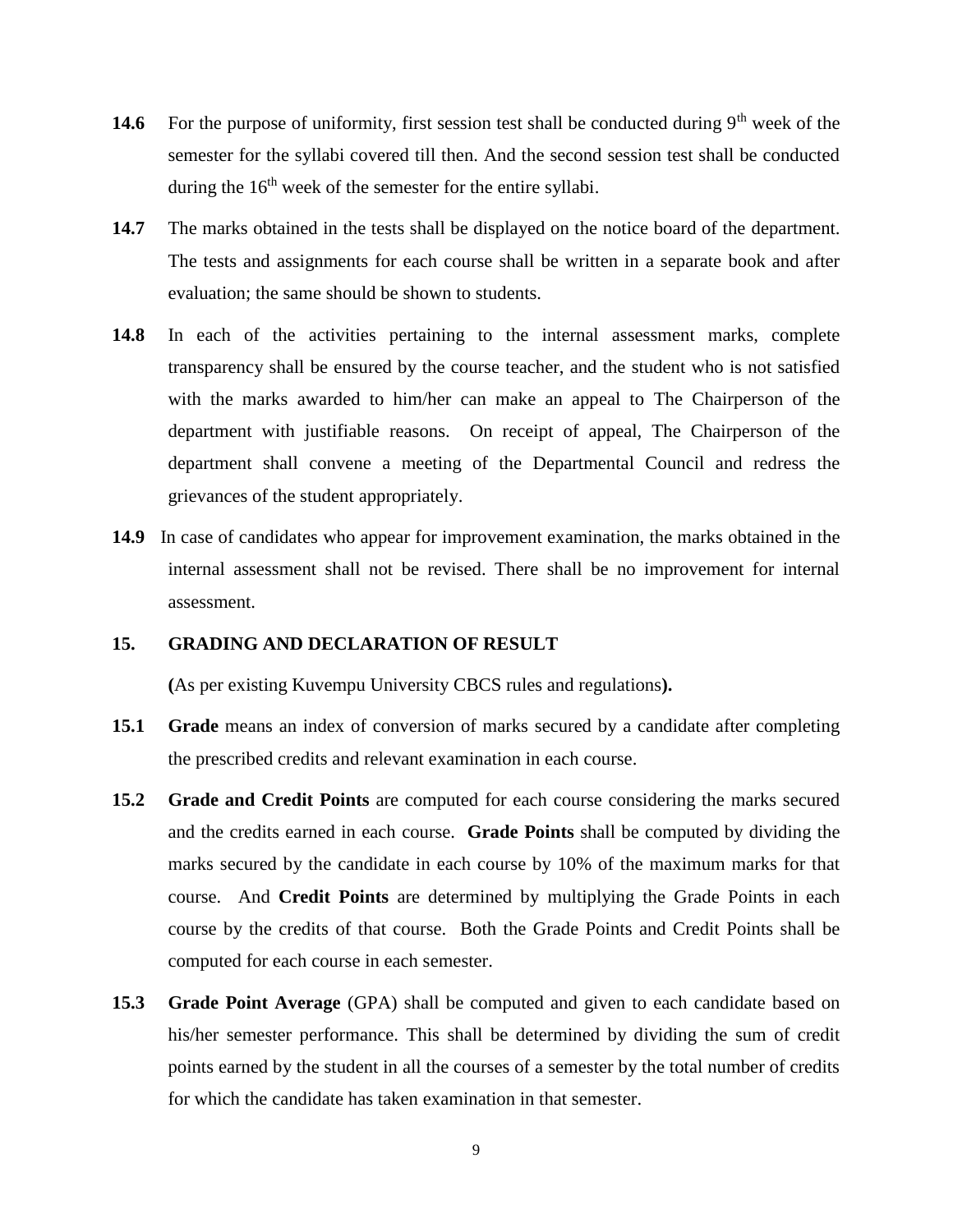- **15.4 Cumulative Grade Point Average** (CGPA) is computed for the whole academic degree programme considering the aggregate of Credit Points of all the semesters earned by the student and dividing this sum by the total credits of all the semesters.
- **15.5** The CGPA obtained as above shall be the base for the determination of Grade and for the declaration of the result as follows. However, the overall %age of marks shall be shown in the marks statement of final semester.

| <b>CGPA</b>           | <b>Result, Grade</b> | <b>Description of Result Grade</b>  |  |  |  |  |
|-----------------------|----------------------|-------------------------------------|--|--|--|--|
| < 4.50                | D                    | Fail                                |  |  |  |  |
| > 4.50 < 5.00         |                      | Pass                                |  |  |  |  |
| > 5.00 < 5.50         | B                    | <b>Second Class</b>                 |  |  |  |  |
| $> 5.50 \le 6.00$     | $R^+$                | <b>High Second Class</b>            |  |  |  |  |
| $> 6.00 \le 6.50$     | A                    | <b>First Class</b>                  |  |  |  |  |
| $\geq 6.50 \leq 7.50$ | $A^+$                | <b>High First Class</b>             |  |  |  |  |
| > 7.50                | $A^{++}$             | <b>First Class with Distinction</b> |  |  |  |  |

#### **16. CHALLENGE EVALUATION**

A student who desires to challenge the marks awarded to him/her in the semester-end examination may do so by submitting an application along with the prescribed fee to the Registrar (Evaluation) within 15 days from the date of announcement of the result. Such candidates shall be provided with a photo copy of the answer book after concealing the name and signature of the examiners. The challenged valuation script shall be got valued by another external examiner. The marks awarded to that answer script or Project Report shall be the average of two nearer marks out of the three/four evaluations.

### **17. CARRY-OVER FACILITY**

- 17.1 CBCS is a fully carry-over system.
- 17.2 However, the P. G degree programme should be completed by the students within double duration of the normal course period.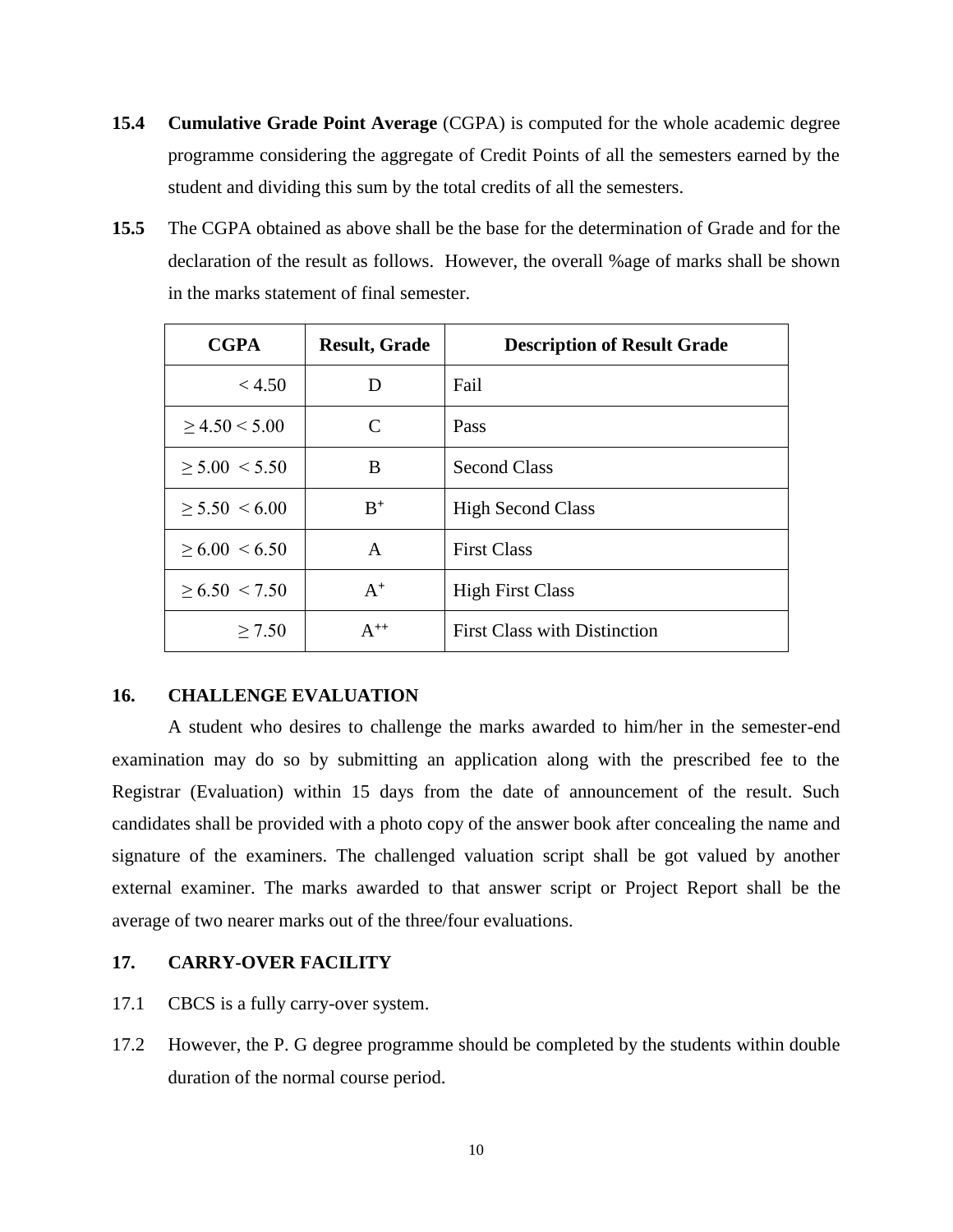- 17.3 During the normal course period, the candidates shall normally be permitted to take examination of odd semester courses at the end of odd semester, and examination of even semester courses at the end of even semester.
- 17.4 However, in the case of the students who have completed the course period and also those who are in the final semester shall be permitted to appear in the cross semester examination (i.e., odd semester courses with even semester course examination and viceversa) after paying an additional fee per course as prescribed by the University from time to time.

The performance of a student in each course is evaluated in terms of percentage of marks with a provision for conversion to grade point. Evaluation for each course shall be done by a continuous internal assessment (CIA) by the concerned course teacher as well as by end semester examination and will be consolidated at the end of course.

#### **18. CLASSIFICATION OF FINAL RESULTS**

As per existing Kuvempu University CBCS rules and regulations.

#### **19. AWARD OF THE M.P.ED. DEGREE**

As per existing Kuvempu University CBCS rules and regulations.

#### **20. GRIEVANCE REDRESSAL COMMITTEE**

The college/department shall form a Grievance Redressal Committee for each course in each college/department with the Course Teacher / Principal / Director and The HOD of the faculty as the members. This Committee shall solve all grievances of the students.

#### **21. REVISION OF SYLLABI**

- **21.1.** Syllabi of every course should be revised according to the NCTE.
- **21.2.** Revised Syllabi of each semester should be implemented in a sequential way.
- **21.3.** In courses, where units / topics related to governmental provisions, regulations or laws, that change to accommodate the latest developments, changes or corrections are to be made consequentially as recommended by the Academic Council.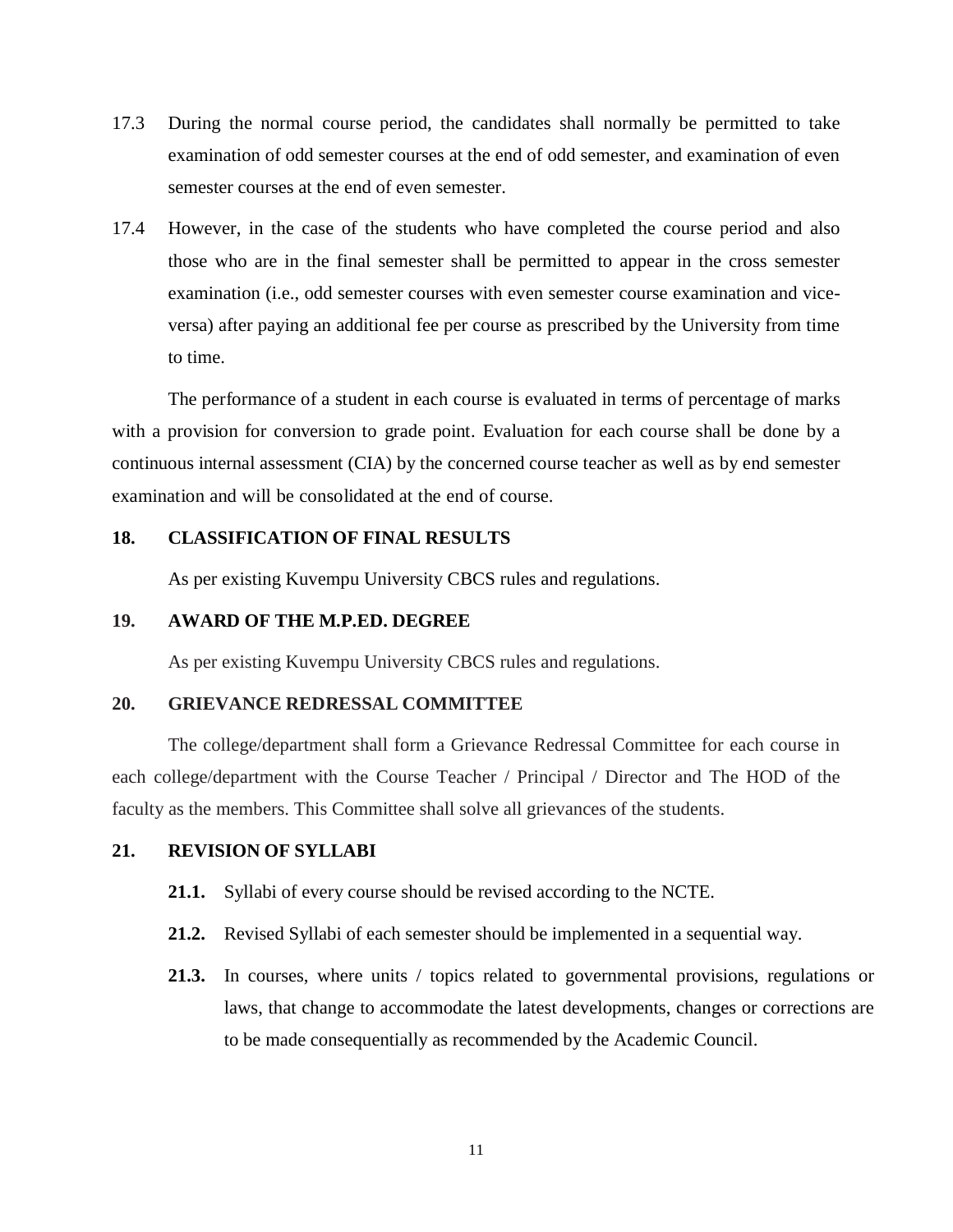- **21.4.** All formalities for revisions in the syllabi should be completed before the end of the semester for implementation of the revised syllabi in the next academic year.
- **21.5.** During every revision, up to twenty percent of the syllabi of each course should be changed so as to ensure the appearance of the students who have studied the old (unrevised) syllabi without any difficulties in the examinations of revised syllabi.
- **21.6.** In case, the syllabus of any course is carried forward without any revision, it shall also be counted as revised in the revised syllabi.

#### **22. REPEAL AND SAVINGS**

- **22.1.** Notwithstanding anything contained in this Regulation, the Provisions of any Order, Rule or Regulations in force shall be inapplicable to the extent of their inconsistency with this regulation.
- **22.2.** The University shall issue such orders, instructions, etc and prescribe such format, procedure, etc as it may deem fit to implement the provisions of this regulations.
- **22.3.** If any difficulty arises in the implementation of these regulations, the Vicechancellor shall, in consultation with the Dean, be competent to issue necessary clarification. And he/she shall, at the earliest possible opportunity thereafter, report the action taken by him/her to the Academic Council for ratification.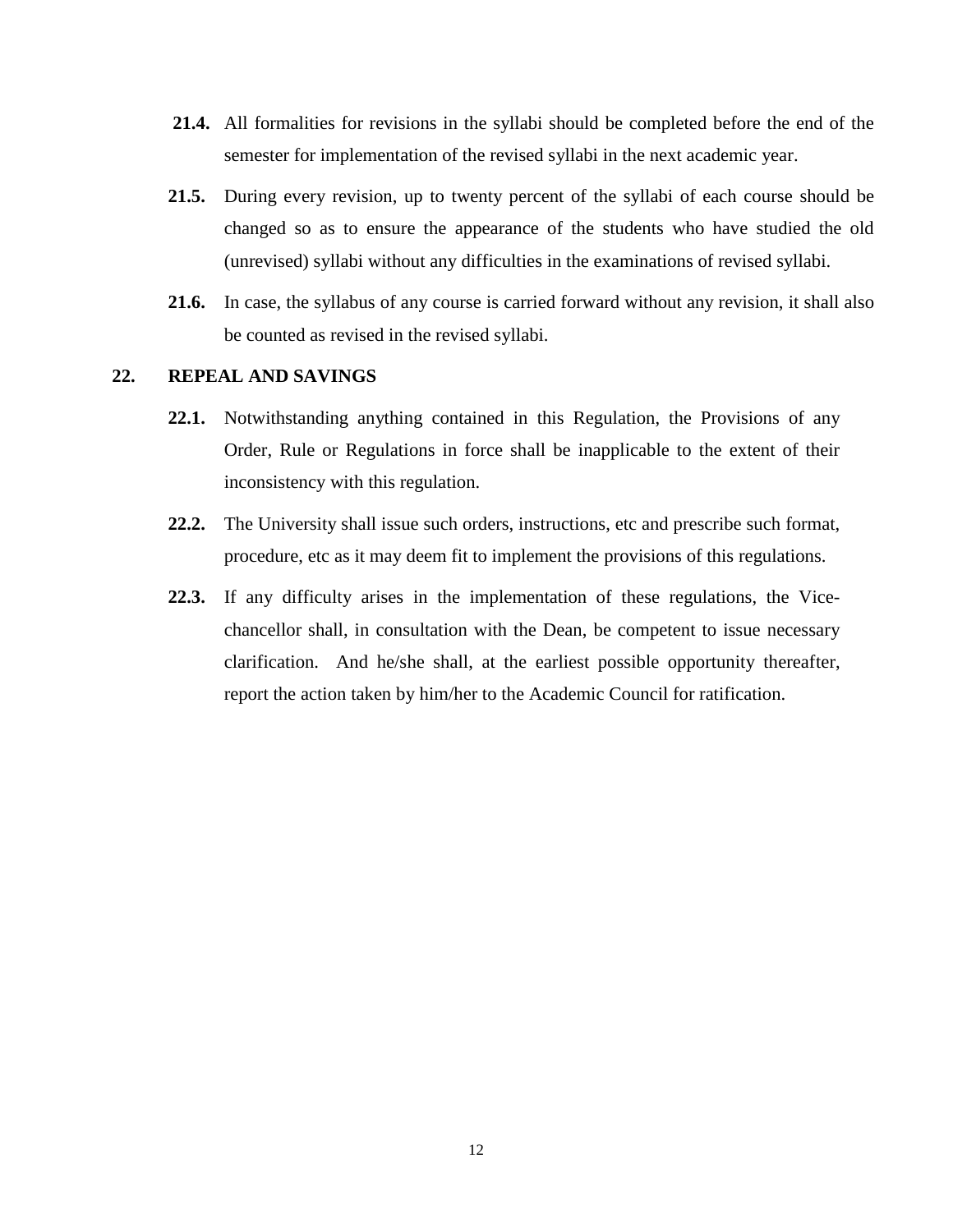| <b>Scheme of Examination</b><br><b>FIRST SEMESTER</b> |                               |                              |                |                                 |                                 |                              |                                                |  |  |  |
|-------------------------------------------------------|-------------------------------|------------------------------|----------------|---------------------------------|---------------------------------|------------------------------|------------------------------------------------|--|--|--|
| <b>THEORY</b>                                         |                               |                              |                |                                 |                                 |                              |                                                |  |  |  |
| <b>Course Code</b>                                    | Title of the<br><b>Papers</b> | <b>Total</b><br><b>Hours</b> | <b>Credit</b>  | <b>Internal</b><br><b>Marks</b> | <b>External</b><br><b>Marks</b> | <b>Total</b><br><b>Marks</b> | <b>Duration of</b><br><b>Examination</b> (Hrs) |  |  |  |
| <b>HARD CORE</b>                                      |                               |                              |                |                                 |                                 |                              |                                                |  |  |  |
| <b>MPHC -101</b>                                      | Paper - 1                     | 3                            | 3              | 25                              | 75                              | 100                          | 3                                              |  |  |  |
| <b>MPHC -102</b>                                      | Paper - 2                     | 3                            | 3              | 25                              | 75                              | 100                          | 3                                              |  |  |  |
| <b>MPHC -103</b>                                      | Paper - 3                     | 3                            | 3              | 25                              | 75                              | 100                          | 3                                              |  |  |  |
|                                                       |                               |                              |                | <b>SOFT CORE</b>                |                                 |                              |                                                |  |  |  |
| <b>MPSC-101</b>                                       | Paper - 1                     | $\overline{2}$               | $\overline{2}$ | 25                              | 75                              | 100                          | 3                                              |  |  |  |
| <b>MPSC-102</b>                                       | Paper - 2                     |                              |                |                                 |                                 |                              |                                                |  |  |  |
|                                                       |                               |                              |                | <b>PRACTICAL</b>                |                                 |                              |                                                |  |  |  |
| MPPHC-101                                             | Practicum -1                  | 6                            | 3              | 25                              | 75                              | 100                          | 3                                              |  |  |  |
| <b>MPPSC-102</b>                                      | Practicum -2                  | 6                            | 3              | 25                              | 75                              | 100                          | 3                                              |  |  |  |
| <b>MPPSC-103</b>                                      | Practicum -3                  | 6                            | 3              | 25                              | 75                              | 100                          | $\overline{3}$                                 |  |  |  |
| MPPSC-104                                             | Practicum -4                  | 6                            | 3              | 25                              | 75                              | 100                          | 3                                              |  |  |  |
|                                                       | <b>GRAND TOTAL</b>            | 23                           | 23             | 200                             | 600                             | 800                          |                                                |  |  |  |

## **SECOND SEMESTER**

| <b>THEORY</b>      |                               |                              |               |                                 |                                 |                              |                                                |  |  |  |  |
|--------------------|-------------------------------|------------------------------|---------------|---------------------------------|---------------------------------|------------------------------|------------------------------------------------|--|--|--|--|
| <b>Course Code</b> | Title of the<br><b>Papers</b> | <b>Total</b><br><b>Hours</b> | <b>Credit</b> | <b>Internal</b><br><b>Marks</b> | <b>External</b><br><b>Marks</b> | <b>Total</b><br><b>Marks</b> | <b>Duration of</b><br><b>Examination (Hrs)</b> |  |  |  |  |
| <b>HARD CORE</b>   |                               |                              |               |                                 |                                 |                              |                                                |  |  |  |  |
| <b>MPHC-201</b>    | Paper - 1                     | 3                            | 3             | 25                              | 75                              | 100                          | 3                                              |  |  |  |  |
| <b>MPHC -202</b>   | Paper - 2                     | 3                            | 3             | 25                              | 75                              | 100                          | 3                                              |  |  |  |  |
| <b>MPHC-203</b>    | Paper - 3                     | 3                            | 3             | 25                              | 75                              | 100                          | 3                                              |  |  |  |  |
| <b>SOFT CORE</b>   |                               |                              |               |                                 |                                 |                              |                                                |  |  |  |  |
| <b>MPSC-201</b>    | Paper - 1                     | $\overline{2}$               | 2             | 25                              | 75                              | 100                          | 3                                              |  |  |  |  |
| <b>MPSC-202</b>    | Paper - 2                     |                              |               |                                 |                                 |                              |                                                |  |  |  |  |
|                    |                               |                              |               | <b>OPEN ELECTIVE</b>            |                                 |                              |                                                |  |  |  |  |
| <b>MPEC-201</b>    | Paper - 1                     | $\overline{2}$               | 2             | 10                              | 40                              | 50                           | $1\frac{1}{2}$                                 |  |  |  |  |
|                    |                               |                              |               | <b>PRACTICAL</b>                |                                 |                              |                                                |  |  |  |  |
| MPPHC-201          | Practicum -1                  | 6                            | 3             | 25                              | 75                              | 100                          | 3                                              |  |  |  |  |
| <b>MPPSC-202</b>   | Practicum -2                  | 6                            | 3             | 25                              | 75                              | 100                          | 3                                              |  |  |  |  |
| MPPSC-203          | Practicum -3                  | 6                            | 3             | 25                              | 75                              | 100                          | 3                                              |  |  |  |  |
| MPPSC-204          | Practicum -4                  | 6                            | 3             | 25                              | 75                              | 100                          | 3                                              |  |  |  |  |
|                    | <b>GRAND TOTAL</b>            | 25                           | 25            | 210                             | 640                             | 850                          |                                                |  |  |  |  |

**Note :** MPEC-201 is an interdisciplinary / open elective theory paper for other department students.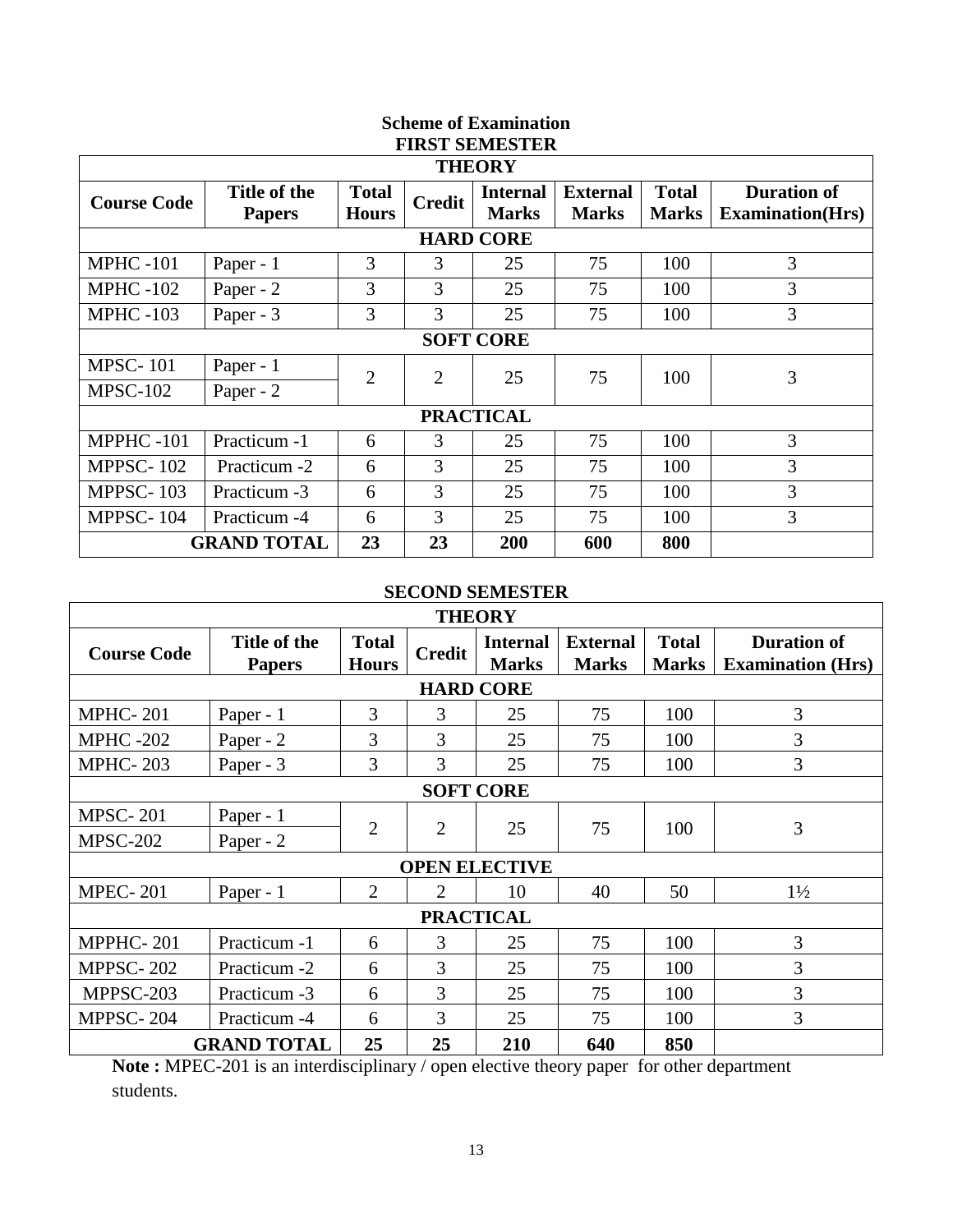# **THIRD SEMESTER**

| <b>THEORY</b>      |                               |                              |                                  |                                 |                                 |                              |                                                |  |  |  |  |
|--------------------|-------------------------------|------------------------------|----------------------------------|---------------------------------|---------------------------------|------------------------------|------------------------------------------------|--|--|--|--|
| <b>Course Code</b> | Title of the<br><b>Papers</b> | <b>Total</b><br><b>Hours</b> | <b>Credit</b>                    | <b>Internal</b><br><b>Marks</b> | <b>External</b><br><b>Marks</b> | <b>Total</b><br><b>Marks</b> | <b>Duration of</b><br><b>Examination (Hrs)</b> |  |  |  |  |
| <b>HARD CORE</b>   |                               |                              |                                  |                                 |                                 |                              |                                                |  |  |  |  |
| MPHC-301           | Paper - 1                     | 3                            | 3                                | 25                              | 75                              | 100                          | 3                                              |  |  |  |  |
| <b>MPHC -302</b>   | Paper - 2                     | 3                            | 3                                | 25                              | 75                              | 100                          | 3                                              |  |  |  |  |
| <b>MPHC -303</b>   | Paper - 3                     | 3                            | 3                                | 25                              | 75                              | 100                          | 3                                              |  |  |  |  |
| <b>SOFT CORE</b>   |                               |                              |                                  |                                 |                                 |                              |                                                |  |  |  |  |
| <b>MPSC-301</b>    | Paper - 1                     |                              |                                  |                                 |                                 |                              | 3                                              |  |  |  |  |
| <b>MPSC-302</b>    | Paper - 2                     |                              | $\overline{2}$<br>$\overline{2}$ | 25                              | 75                              | 100                          |                                                |  |  |  |  |
|                    |                               |                              |                                  | <b>OPEN ELECTIVE</b>            |                                 |                              |                                                |  |  |  |  |
| <b>MPEC - 301</b>  | Paper - 1                     | $\overline{2}$               | $\overline{2}$                   | 10                              | 40                              | 50                           | $1\frac{1}{2}$                                 |  |  |  |  |
|                    |                               |                              | <b>PRACTICAL</b>                 |                                 |                                 |                              |                                                |  |  |  |  |
| MPPHC-301          | Practicum -1                  | 6                            | 3                                | 25                              | 75                              | 100                          | 3                                              |  |  |  |  |
| MPPSC-302          | Practicum -2                  | 6                            | 3                                | 25                              | 75                              | 100                          | 3                                              |  |  |  |  |
| MPPSC-303          | Practicum -3                  | 6                            | 3                                | 25                              | 75                              | 100                          | 3                                              |  |  |  |  |
| MPPSC-304          | Practicum -4                  | 6                            | 3                                | 25                              | 75                              | 100                          | 3                                              |  |  |  |  |
|                    | <b>GRAND TOTAL</b>            | 25                           | 25                               | 210                             | 640                             | 850                          |                                                |  |  |  |  |

Note : MPEC-301 is an interdisciplinary / open elective theory paper for other department students.

# **FOURTH SEMESTER**

 $\overline{a}$ 

| <b>THEORY</b>      |                               |                              |               |                                 |                                 |                              |                                                |  |  |  |  |
|--------------------|-------------------------------|------------------------------|---------------|---------------------------------|---------------------------------|------------------------------|------------------------------------------------|--|--|--|--|
| <b>Course Code</b> | Title of the<br><b>Papers</b> | <b>Total</b><br><b>Hours</b> | <b>Credit</b> | <b>Internal</b><br><b>Marks</b> | <b>External</b><br><b>Marks</b> | <b>Total</b><br><b>Marks</b> | <b>Duration of</b><br><b>Examination</b> (Hrs) |  |  |  |  |
| <b>HARD CORE</b>   |                               |                              |               |                                 |                                 |                              |                                                |  |  |  |  |
| <b>MPHC - 401</b>  | Paper - 1                     | 3                            | 3             | 25                              | 75                              | 100                          | 3                                              |  |  |  |  |
| <b>MPHC-402</b>    | Paper - 2                     | 3                            | 3             | 25                              | 75                              | 100                          | 3                                              |  |  |  |  |
| <b>MPHC - 403</b>  | Paper - 3                     | 3                            | 3             | 25                              | 75                              | 100                          | 3                                              |  |  |  |  |
| <b>SOFT CORE</b>   |                               |                              |               |                                 |                                 |                              |                                                |  |  |  |  |
| <b>MPSC - 401</b>  | Paper - 1                     | 3                            | 3             | 25                              | 75                              |                              |                                                |  |  |  |  |
| <b>MPSC - 402</b>  | Paper - 2                     |                              |               |                                 |                                 | 100                          | 3                                              |  |  |  |  |
|                    |                               |                              |               | <b>PRACTICAL</b>                |                                 |                              |                                                |  |  |  |  |
| <b>MPPHC-401</b>   | Practicum -1                  | 6                            | 3             | 25                              | 75                              | 100                          | 3                                              |  |  |  |  |
| <b>MPPSC-402</b>   | Practicum -2                  | 6                            | 3             | 25                              | 75                              | 100                          | 3                                              |  |  |  |  |
| <b>MPPSC-403</b>   | Practicum -3                  | 6                            | 3             | 25                              | 75                              | 100                          | 3                                              |  |  |  |  |
| <b>MPPSC-404</b>   | Practicum -4                  | 6                            | 3             | 25                              | 75                              | 100                          | 3                                              |  |  |  |  |
|                    | <b>GRAND TOTAL</b>            | 24                           | 24            | 200                             | 600                             | 800                          |                                                |  |  |  |  |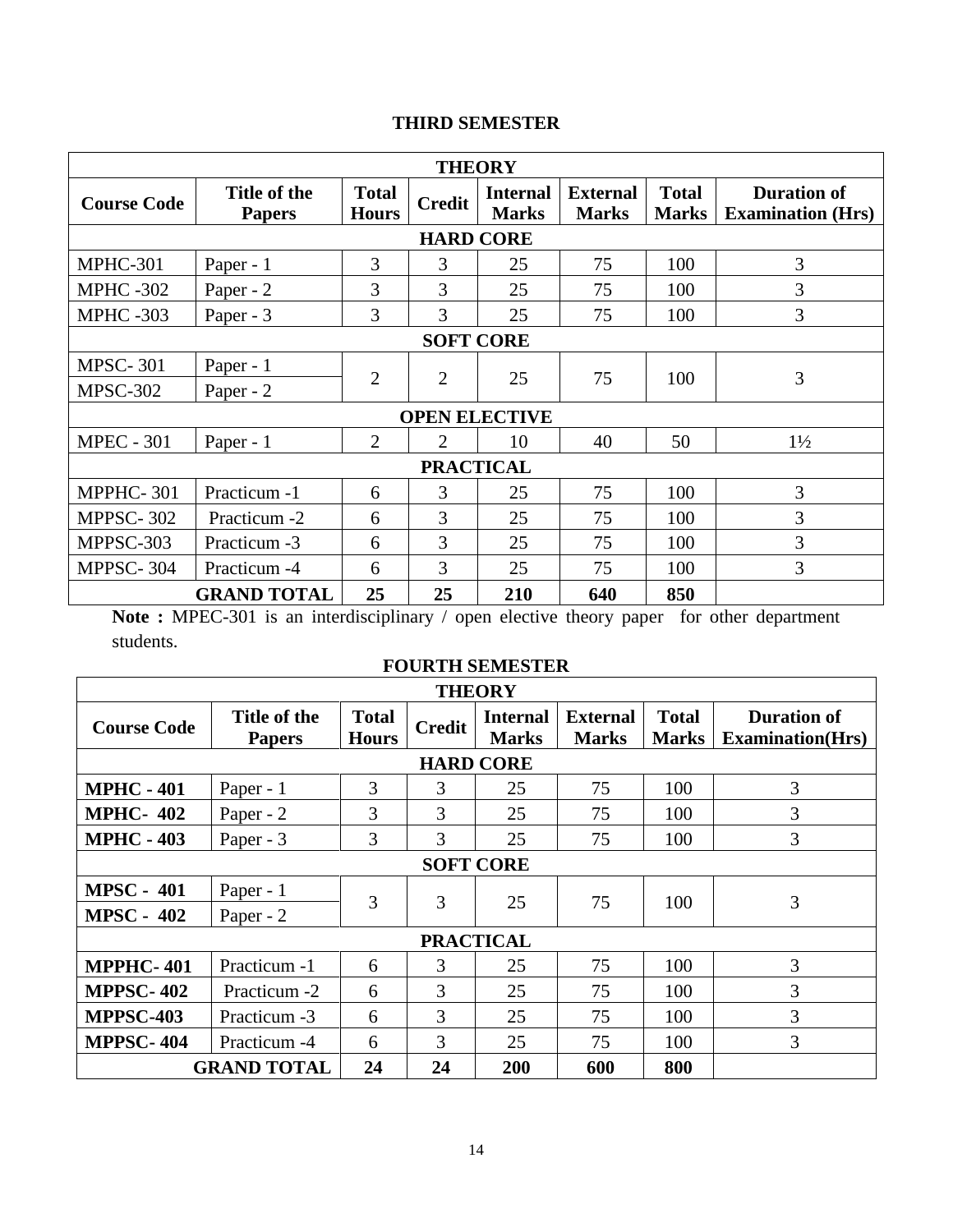|                    | LIKƏT ƏLMILƏTLIK<br><b>THEORY</b>                                                                                                                          |                              |                |                                 |                                 |              |                                                      |  |  |  |  |  |
|--------------------|------------------------------------------------------------------------------------------------------------------------------------------------------------|------------------------------|----------------|---------------------------------|---------------------------------|--------------|------------------------------------------------------|--|--|--|--|--|
| <b>Course Code</b> | <b>Title of the Papers</b>                                                                                                                                 | <b>Total</b><br><b>Hours</b> | <b>Credit</b>  | <b>Internal</b><br><b>Marks</b> | <b>External</b><br><b>Marks</b> | <b>Total</b> | <b>Duration of</b><br><b>Marks Examination (Hrs)</b> |  |  |  |  |  |
|                    | <b>HARD CORE</b>                                                                                                                                           |                              |                |                                 |                                 |              |                                                      |  |  |  |  |  |
| <b>MPHC-101</b>    | <b>Research Process in</b><br>Physical Education and<br><b>Sports Sciences</b>                                                                             | 3                            | 3              | 25                              | 75                              | 100          | 3                                                    |  |  |  |  |  |
| <b>MPHC-102</b>    | <b>Exercise Physiology</b>                                                                                                                                 | $\overline{3}$               | 3              | 25                              | 75                              | 100          | 3                                                    |  |  |  |  |  |
| <b>MPHC-103</b>    | <b>Yogic Sciences</b>                                                                                                                                      | $\overline{3}$               | 3              | 25                              | 75                              | 100          | $\overline{3}$                                       |  |  |  |  |  |
|                    |                                                                                                                                                            | <b>SOFT CORE</b>             |                |                                 |                                 |              |                                                      |  |  |  |  |  |
| <b>MPSC-101</b>    | Test, Measurement and<br>Evaluation in Physical<br>Education                                                                                               | $\overline{2}$               | $\overline{2}$ | 25                              | 75                              | 100          | 3                                                    |  |  |  |  |  |
| <b>MPSC-102</b>    | <b>Sports Technology</b>                                                                                                                                   |                              |                |                                 |                                 |              |                                                      |  |  |  |  |  |
|                    |                                                                                                                                                            | <b>PRACTICAL</b>             |                |                                 |                                 |              |                                                      |  |  |  |  |  |
| MPPHC-101          | 1. Track and Field:<br><b>Running Events</b><br>*2. Gymnastics/<br>Swimming/Badminton.<br>$(*Any one)$                                                     | 6                            | 3              | 25                              | 75                              | 100          | 3                                                    |  |  |  |  |  |
| MPPSC-102          | <b>Laboratory Practical</b><br>Sports Psychology,<br>Exercise Physiology,<br>Sports Biomechanics and<br>Kinesiology (Two<br>practical for each<br>subject) | 6                            | 3              | 25                              | 75                              | 100          | 3                                                    |  |  |  |  |  |
| MPPSC-103          | 1. Yoga<br>*2. Aerobics/ Self<br>Defense Techniques-<br>Martial Arts,<br>Taekwondo/ Shooting/<br>Archery (*Any One<br>activity)                            | 6                            | 3              | 25                              | 75                              | 100          | 3                                                    |  |  |  |  |  |
| MPPSC-104          | <b>Adventure Activities/</b><br>Mass demonstration<br>Activities                                                                                           | 6                            | 3              | 25                              | 75                              | 100          | 3                                                    |  |  |  |  |  |
|                    | <b>GRAND TOTAL</b>                                                                                                                                         | 23                           | 23             | 200                             | 600                             | 800          |                                                      |  |  |  |  |  |

#### **Master of Physical Education Degree Programme FIRST SEMESTER**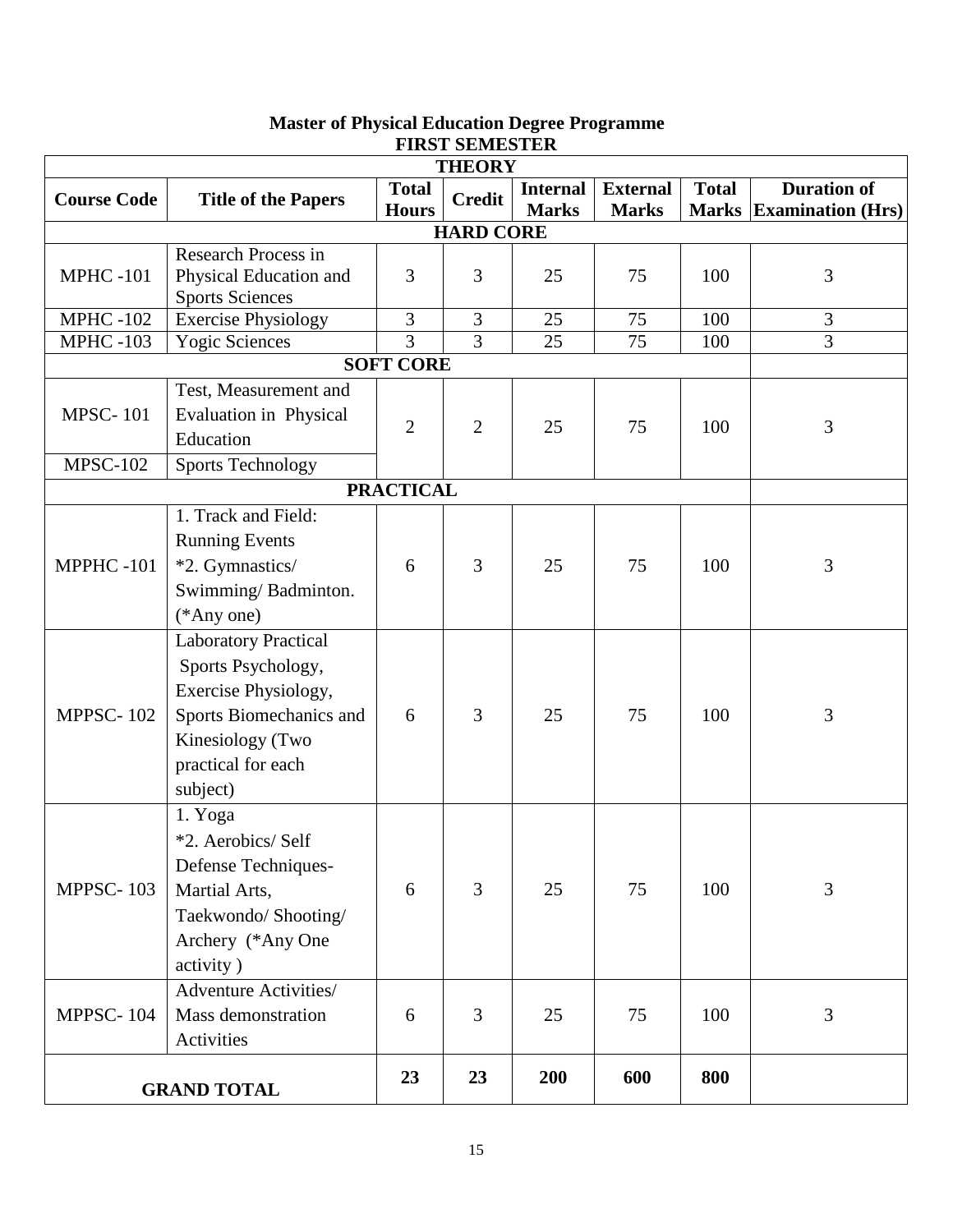# **SECOND SEMESTER**

| <b>THEORY</b>      |                                                                                                                                                                             |                              |                      |                                 |                                 |                              |                                               |  |  |  |  |
|--------------------|-----------------------------------------------------------------------------------------------------------------------------------------------------------------------------|------------------------------|----------------------|---------------------------------|---------------------------------|------------------------------|-----------------------------------------------|--|--|--|--|
| <b>Course Code</b> | <b>Title of the Papers</b>                                                                                                                                                  | <b>Total</b><br><b>Hours</b> | <b>Credit</b>        | <b>Internal</b><br><b>Marks</b> | <b>External</b><br><b>Marks</b> | <b>Total</b><br><b>Marks</b> | <b>Duration of</b><br><b>Examination(Hrs)</b> |  |  |  |  |
| <b>HARD CORE</b>   |                                                                                                                                                                             |                              |                      |                                 |                                 |                              |                                               |  |  |  |  |
| <b>MPHC-201</b>    | Applied Statistics in<br>Physical Education<br>and Sports                                                                                                                   | 3                            | 3                    | 25                              | 75                              | 100                          | 3                                             |  |  |  |  |
| <b>MPHC -202</b>   | Sports Bio-mechanics<br>and Kinesiology                                                                                                                                     | 3                            | 3                    | 25                              | 75                              | 100                          | 3                                             |  |  |  |  |
| <b>MPHC-203</b>    | Athletic Care and<br>Rehabilitation                                                                                                                                         | 3                            | 3                    | 25                              | 75                              | 100                          | 3                                             |  |  |  |  |
|                    |                                                                                                                                                                             | <b>SOFT CORE</b>             |                      |                                 |                                 |                              |                                               |  |  |  |  |
| <b>MPSC-201</b>    | Sports Journalism and<br>Mass Media                                                                                                                                         |                              |                      |                                 |                                 |                              |                                               |  |  |  |  |
| <b>MPSC-202</b>    | <b>Sports Management</b><br>and Curriculum<br>Design in Physical<br>Education                                                                                               | $\overline{2}$               | $\overline{2}$       | 25                              | 75                              | 100                          | 3                                             |  |  |  |  |
|                    |                                                                                                                                                                             |                              | <b>OPEN ELECTIVE</b> |                                 |                                 |                              |                                               |  |  |  |  |
| <b>MPEC-201</b>    | Yoga and Healthy Life<br>Style                                                                                                                                              | $\overline{2}$               | $\overline{2}$       | 10                              | 40                              | 50                           | $1\frac{1}{2}$                                |  |  |  |  |
|                    |                                                                                                                                                                             | <b>PRACTICAL</b>             |                      |                                 |                                 |                              |                                               |  |  |  |  |
| MPPHC-201          | 1. Track and Field:<br>Jumping Events and<br>Hurdles<br>*2.Gymnastics/<br>Swimming /Kho-Kho<br>$(*any one)$                                                                 | 6                            | 3                    | 25                              | 75                              | 100                          | 3                                             |  |  |  |  |
| <b>MPPSC-202</b>   | Games Specialization-<br>Baseball/ Basketball/<br>Cricket / Hockey/<br>Kabaddi, / Softball /<br>Squash/Table Tennis /<br>Tennis/ Netball/<br>Volleyball (Any two<br>games.) | 6                            | 3                    | 25                              | 75                              | 100                          | 3                                             |  |  |  |  |
| MPPSC-203          | Teaching Lessons of<br><b>Indigenous Activities</b><br>and Sports-5<br>Lessons(4 Internal and<br>1 External)                                                                | 6                            | 3                    | 25                              | 75                              | 100                          | 3                                             |  |  |  |  |
| MPPSC-204          | <b>Class Room Teaching</b><br>Lessons on theory of<br>different Sports &<br>Games-5<br>Lessons (4 Internal<br>and 1 External)                                               | 6                            | 3                    | 25                              | 75                              | 100                          | 3                                             |  |  |  |  |
|                    | <b>GRAND TOTAL</b>                                                                                                                                                          | 25                           | 25                   | 210                             | 640                             | 850                          |                                               |  |  |  |  |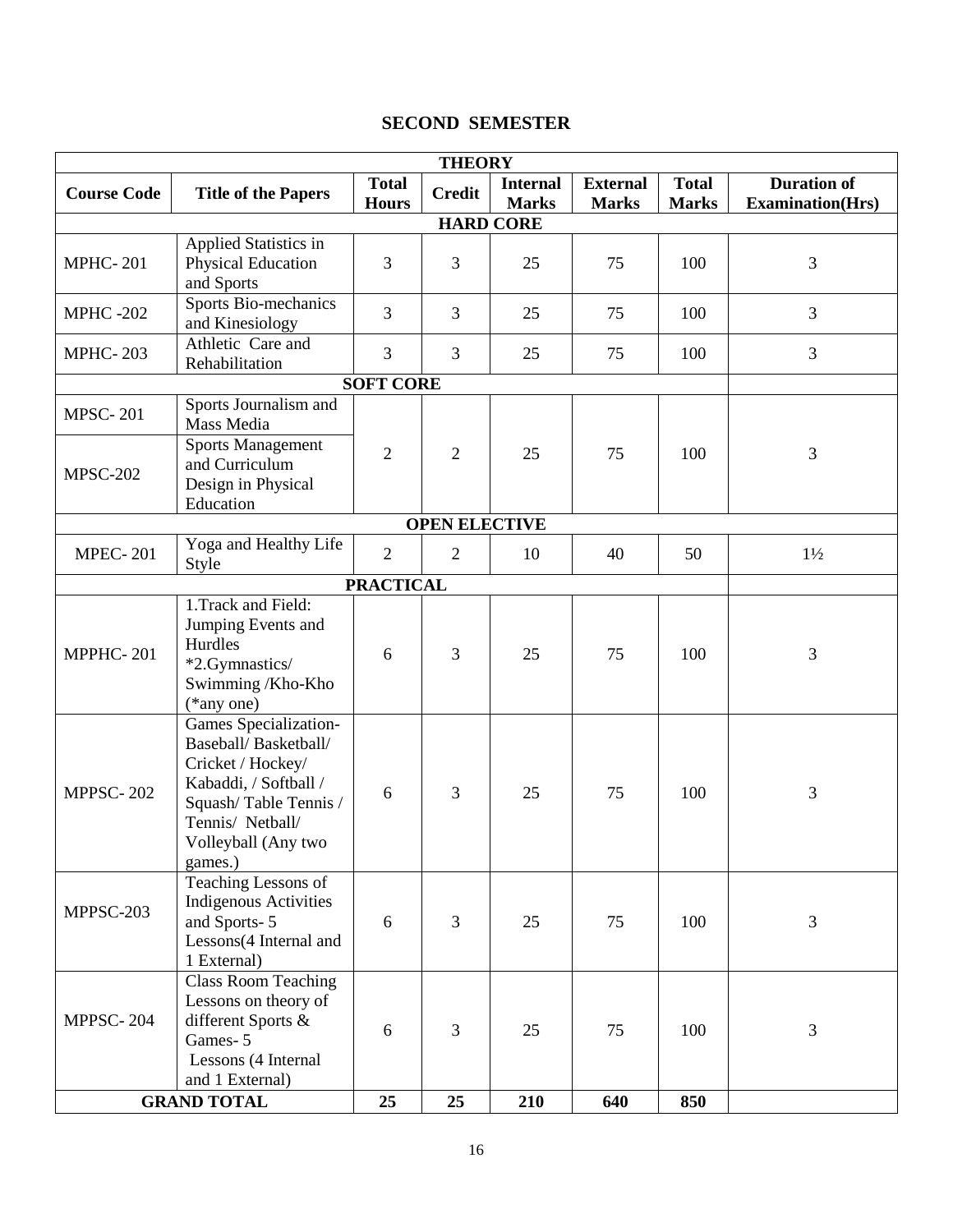# **THIRD SEMESTER**

| <b>THEORY</b>        |                                                                                                                             |                |                |                                 |                                 |                              |                                               |  |  |  |
|----------------------|-----------------------------------------------------------------------------------------------------------------------------|----------------|----------------|---------------------------------|---------------------------------|------------------------------|-----------------------------------------------|--|--|--|
| <b>Course Code</b>   | <b>Title of the Papers</b>                                                                                                  |                | <b>Credit</b>  | <b>Internal</b><br><b>Marks</b> | <b>External</b><br><b>Marks</b> | <b>Total</b><br><b>Marks</b> | <b>Duration of</b><br><b>Examination(Hrs)</b> |  |  |  |
| <b>HARD CORE</b>     |                                                                                                                             |                |                |                                 |                                 |                              |                                               |  |  |  |
| MPHC-301             | Scientific Principles of Sports Training                                                                                    | 3              | 3              | 25                              | 75                              | 100                          | $\overline{3}$                                |  |  |  |
| <b>MPHC-302</b>      | <b>Sports Medicine</b>                                                                                                      | $\overline{3}$ | $\overline{3}$ | 25                              | 75                              | 100                          | $\overline{3}$                                |  |  |  |
| <b>MPHC-303</b>      | <b>Health Education and Sports Nutrition</b>                                                                                | 3              | 3              | 25                              | 75                              | 100                          | $\mathfrak{Z}$                                |  |  |  |
|                      | <b>SOFT CORE</b>                                                                                                            |                |                |                                 |                                 |                              |                                               |  |  |  |
| <b>MPSC-301</b>      | <b>Sports Engineering</b>                                                                                                   | $\overline{2}$ | $\overline{2}$ | 25                              | 75                              | 100                          | $\overline{3}$                                |  |  |  |
| <b>MPSC-302</b>      | <b>Physical Fitness and Wellness</b>                                                                                        |                |                |                                 |                                 |                              |                                               |  |  |  |
| <b>OPEN ELECTIVE</b> |                                                                                                                             |                |                |                                 |                                 |                              |                                               |  |  |  |
| <b>MPEC - 301</b>    | Health, Fitness and Wellness                                                                                                | 2              | $\overline{2}$ | 10                              | 40                              | 50                           | $1\frac{1}{2}$                                |  |  |  |
|                      | <b>PRACTICAL</b>                                                                                                            |                |                |                                 |                                 |                              |                                               |  |  |  |
| MPPHC-301            | 1. Track and Field: Throwing Events and Heptathlon<br>event.<br>*2. Gymnastics/Swimming/Football (*Any One)                 | 6              | 3              | 25                              | 75                              | 100                          | 3                                             |  |  |  |
| MPPSC-302            | Games Specialization-Boxing/Fencing/Judo/Karate/<br>Wrestling/Wushu (Any Two)                                               | 6              | 3              | 25                              | 75                              | 100                          | $\overline{3}$                                |  |  |  |
| MPPSC-303            | Coaching Lessons of Track and Field/ Gymnastics/<br>Swimming /Badminton/Handball - 5 Lessons (4 Internal<br>and 1 External) |                | 3              | 25                              | 75                              | 100                          | 3                                             |  |  |  |
| MPPSC-304            | Coaching Lessons of Game<br>Specialization - 5 Lessons (4 Internal and 1 External)                                          | 6              | 3              | 25                              | 75                              | 100                          | $\overline{3}$                                |  |  |  |
|                      | <b>GRAND TOTAL</b>                                                                                                          | 25             | 25             | 210                             | 640                             | 850                          |                                               |  |  |  |